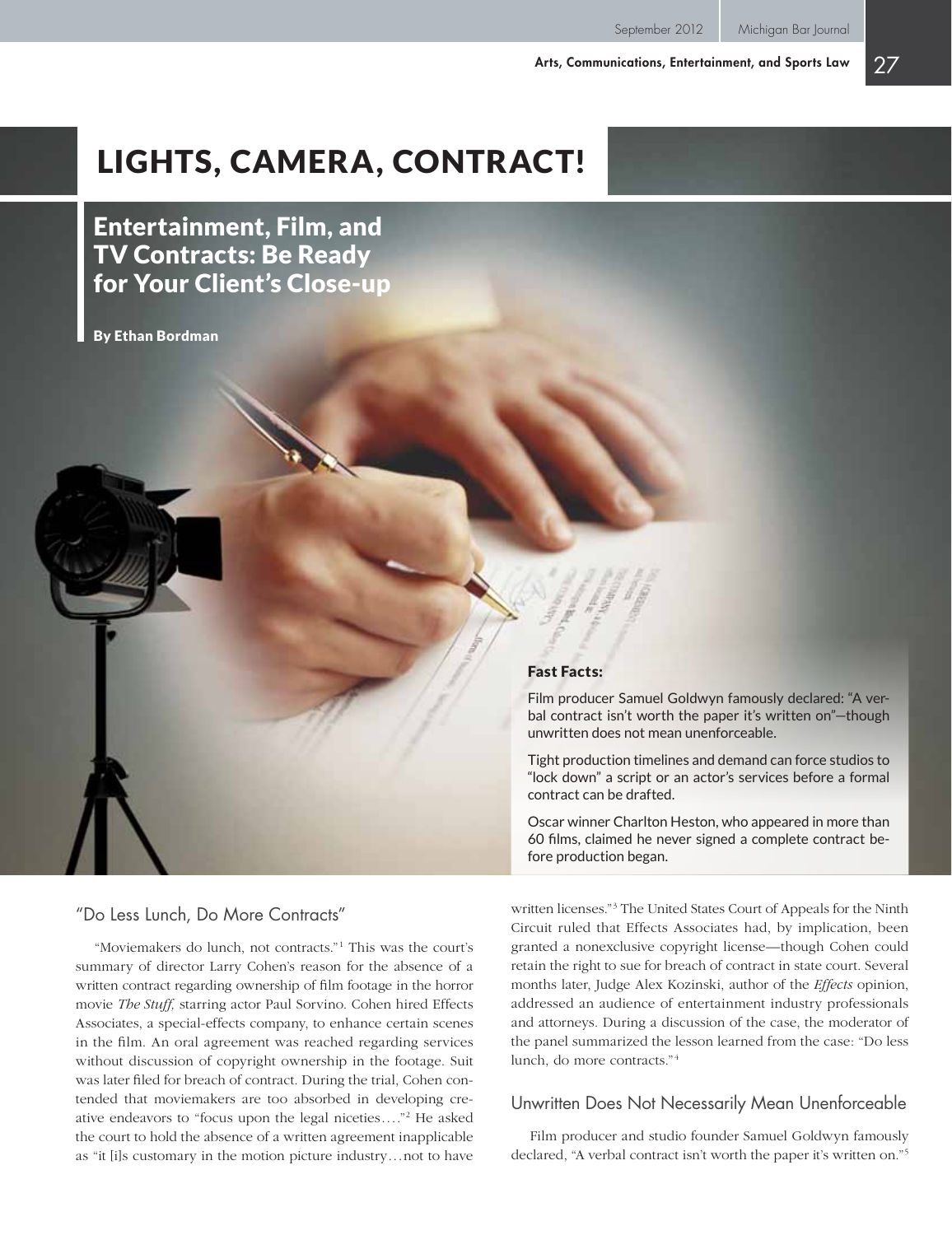In the entertainment industry, tight production timelines and demand can force movie studios to quickly "lock down" a script or an actor's services. Moreover, with the large number of contracts that need to be drafted and signed to facilitate a production, by the time everyone's contracts are executed, the production may be days or weeks behind schedule. As a result, formal written contracts are often never executed. Oscar winner Charlton Heston, who appeared in more than 60 films, claimed he never signed a complete contract before production began.6

Though a formal contract may not be completed until after principal photography begins on a film, an unsigned contract does not always mean it's unenforceable. In *Main Line Pictures, Inc v Basinger,*<sup>7</sup> actress Kim Basinger agreed to play the starring role in the film *Boxing Helena.* Basinger later changed her mind before filming began and the production company brought suit for breach of an oral and written contract. Basinger's attorneys argued that the "long form," or formal contract—the Acting Service Agreement—was never executed. In its analysis, the court noted: "[b]ecause timing is critical, film industry contracts are frequently oral agreements based on unsigned 'deal memos.'"<sup>8</sup> In this case, a "deal memo" had been drafted between Basinger's attorney and Main Line's attorneys; it set forth terms that created the Acting Service Agreement and was agreed upon by both parties, though, as noted, it was not executed. The court further stated: "[t]he absence of an executed agreement does not mean there is no legally binding agreement."<sup>9</sup> It was reiterated that Basinger had signed only two executed written agreements among her last 12 films. The jury concluded that Basinger had entered into both an oral and written contract and caused damages to Main Line. The case was later settled.

*Coppola v Warner Bros*10 shows entertainment contract enforcement from a different perspective. Oscar-winning director Francis

Ford Coppola won a suit against Warner Brothers in which he alleged the film studio interfered with his attempts to take his film *Pinocchio—*a live-action version of the animated film—to another studio. The judge granted summary judgment and ruled there was no contract because the long-form agreement was never signed. Warner Brothers pointed to a "certificate of employment" signed by Coppola regarding his creative input. According to the certificate, "all ideas, suggestions, plots, themes, stories..." relating to the film would be owned by the studio.<sup>11</sup> The court concluded that the certificate was unenforceable as a result of its vague language and failure to identify the subject matter of the agreement; it also failed to specify which rights were being transferred and the related compensation. According to the court, its decision was reinforced since other contracts detailing Mr. Coppola's compensation for services as a writer, producer, and director for the film were never signed.

# Essential Terms Make the Difference

There are several ways plaintiffs have successfully proven that an entertainment-related contract existed without a formal writing. Verbal contracts, deal memos, confirming letters, and shortform agreements have been found sufficient if they contain essential or material terms showing the intent of the parties. Courts have traditionally found essential terms to include the parties, time and place of employment, compensation, and type of employment. A "meeting of the minds" exists if it can be proven that no further negotiation or discussion was needed on any of the essential terms, even if other provisions are open for later negotiation. Defenses such as vagueness or indefiniteness of terms can be used, though the court's determination of whether a material term is contained or missing has largely depended on the facts

Courts have traditionally found essential terms to include the parties, time and place of employment, compensation, and type of employment.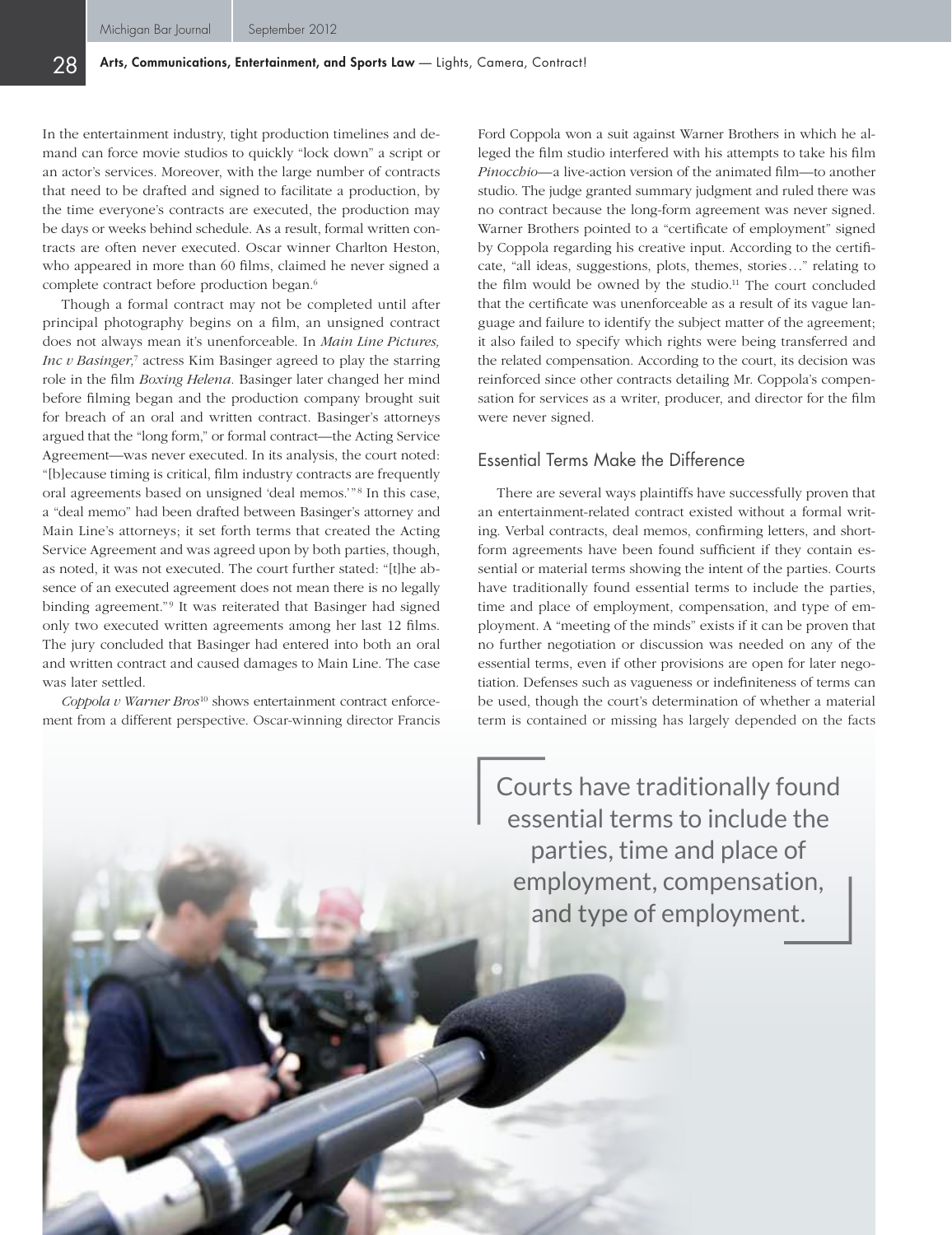and circumstances before the court. This was illustrated in *Main Line* in favor of the production company and *Coppola* in favor of the talent.

When negotiating with a studio or production company, the key is to document every phone call or meeting with a written record reiterating what was discussed and agreed upon. A written letter and e-mail (both dated and time-stamped) stating, "Per our conversation, we agreed that..." can be helpful in avoiding problems as a project progresses. It is also important to make nonnegotiable terms clear as soon as possible in your initial meeting. If your client is emphatic about directing the screenplay he wrote, there is no benefit to a studio in purchasing the script if the studio has someone else in mind to direct. Clarifying nonnegotiable terms up front not only saves time and money but also helps avoid future embarrassment for all involved by making sure everyone is on the same page at the start of a project. Along with nonnegotiable terms, it is imperative that terms used in the agreement are made clear. There may be multiple meanings and uses of basic terms; for example, "gross" includes "gross receipts," "piece of the gross," "gross profit participation," "adjusted gross participation," and "modified adjusted gross participation."

# "But I'm Just a Kid!"— Entertainment Contracts for Minors

In 1919, six-year-old Jackie Coogan was discovered by Charlie Chaplin; he went on to star in films such as *The Kid, Oliver Twist,*  and *Tom Sawyer.* Coogan earned an estimated \$3–\$4 million in the  $1920s$ ,<sup>12</sup> or approximately  $$40-$50$  million in 2012 dollars.<sup>13</sup> On his 21st birthday, Coogan learned that his parents had squandered his earnings on furs, diamonds, and expensive cars; at the time, minors' earnings belonged solely to their parents. Coogan sued his parents but recovered only \$126,000.<sup>14</sup> As a result of the incident, California passed what became known as the Coogan Law<sup>15</sup> and New York passed the Child Performer Education and Trust Act,<sup>16</sup> under which entertainment contracts require 15 percent of a child actor's earnings to be placed in a blocked trust account until the performer reaches age 18.

Because of the Coogan Law and the fact that minors have the right to disaffirm a contract under the infancy law doctrine, California and New York have taken steps to ensure that entertainment companies do not suffer—creatively or financially—if a minor chooses not to fulfill his or her agreement. New York's Arts and Cultural Affairs Law, § 35.03, and California's Family Code § 6751 both authorize courts to approve or disapprove a minor's entertainment contract—before the performance begins—in the state where the minor is to provide creative services. Under these laws, the minor appears before a judge, who reviews the contract's terms, explains the professional obligations, and determines whether the minor's decision to perform is made without duress. The judge will also explain the personal sacrifices the minor will have to make because of his or her work obligations; these may include having less or no free time for personal activities or visits with friends. If the judge is satisfied with the terms of the contract and the minor understands the commitment, the agreement will be confirmed—after which any action by the minor that violates the contract is treated as a breach by an adult.

Terms of minors' contracts in Michigan are specified in the Youth Employment Standards Act 90 of 1978.17 An Application for Performing Arts Authorization must be filed with the state *before* any work, rehearsal, or performance begins. Court approval of the contract is not required, though the act specifies other requirements including adult supervision at all times, a doctor's note certifying that the demands of performing are not detrimental to the health of an actor younger than age six, and specific hours and working conditions for the minor, which vary based on age.<sup>18</sup>

# Entertainment Union Contracts— Talent is Unique and So Are the Contracts

One of the most important decisions to make regarding talent contracts is whether the production will hire members of entertainment unions, such as directors (Directors Guild of America), costume designers (Costume Designers Guild), writers (Writers Guild of America), or actors (Screen Actors Guild (SAG) and American Federation of TV and Radio Artists (AFTRA)). One of the biggest misconceptions about union contracts is that the decision to use union talent is all or none. All unions, with the exception of the performers' unions, are independent of one another. At times, a first-time filmmaker (not yet a member of the Writers Guild of America) who wrote a screenplay and intends to direct (not yet a member of the Directors Guild of America) will wish to use union (SAG) actors in the film, which is acceptable under union rules.